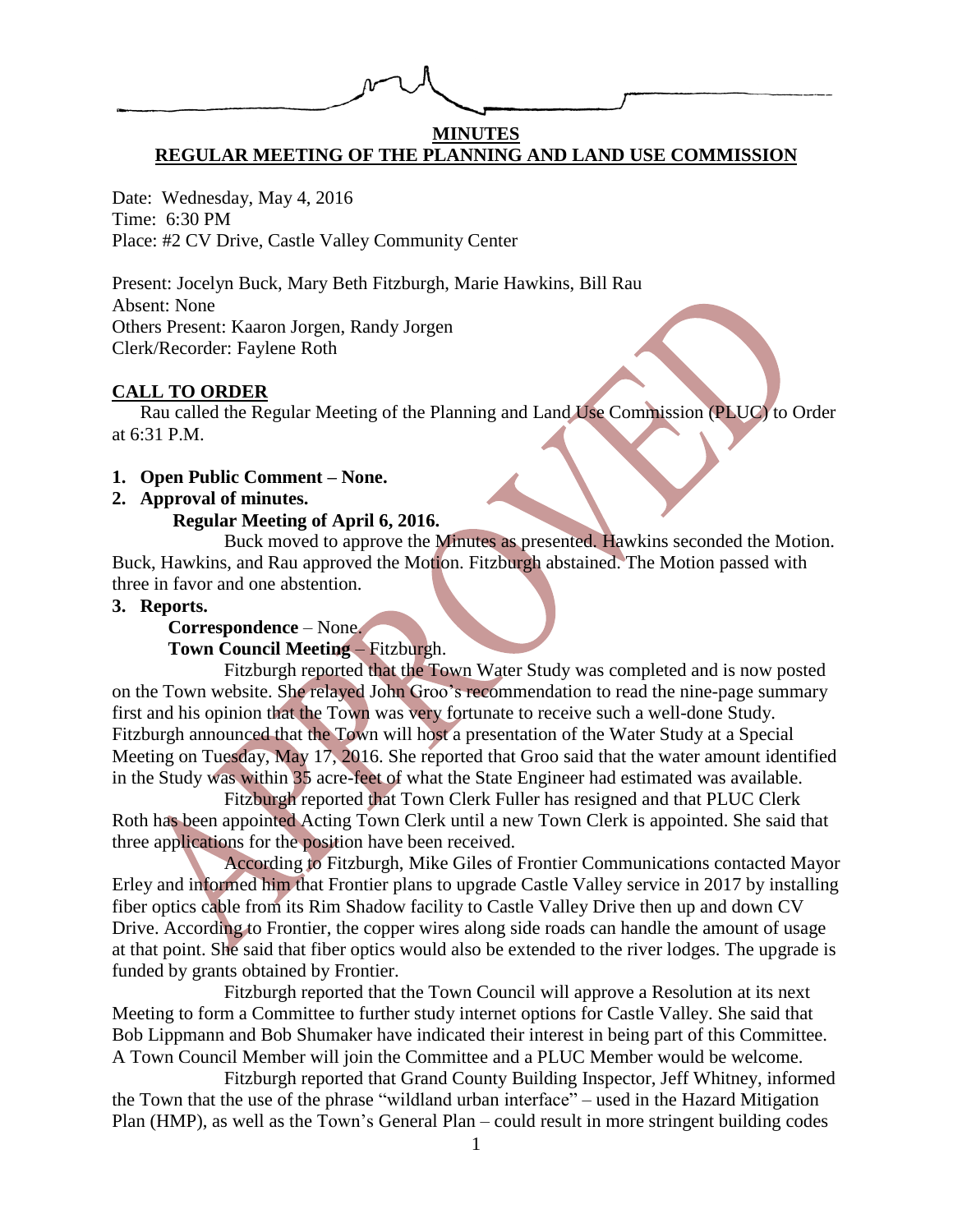

for Castle Valley. According to Whitney, "wildland urban interface" is an official designation that the Town would declare for itself. Whitney informed Town officials that Grand County has designated any area within the County above 6000 feet as Wildland Urban Interface. The designation requires more stringent building and fire protection code than other areas. Fitzburgh identified sections within the General Plan where the term is used. She suggested retaining the definition as a description of the area without using the term itself. This change could be made when the next General Plan is reviewed (2018/19). Rau suggested an amendment to the HMP to correct the usage there.

## **Permit Agent.**

Roth submitted an activity report for one electrical, two solar permits, two conditional use permits, a Decommissioning Contract on Lot 124, and a Certificate of Occupancy for a studio on Lot 249.

## **Procedural Matters.**

Rau asked PLUC Members to think diligently about potential candidates for the vacant PLUC seat.

## **NEW BUSINESS**

# 4**. Discussion and possible action re: approval of Decommissioning Contract for Lot 373.**

Fitzburgh moved to approve the Decommissioning Contract for Lot 373 with additional language added under **"Other"** [p.2]: **removal of range/oven in kitchen and removal of electrical cord from the refrigerator in the kitchen area** and **Change of Use** [p.2]**: to be used for storage and not for human habitation.** Hawkins seconded the Motion. Buck, Fitzburgh, Hawkins, and Rau approved the Motion. The Motion passed unanimously.

The Jorgens were informed of the signing and notary requirements. Roth will record the Decommissioning Contract at the Grand County Recorder's Office after signatures are completed. Chairperson Rau will sign for the PLUC.

# **5. Discussion re: impacts of proposed new internet system on Castle Valley.**

Rau stressed the need to ensure that any new system adhere to the Town ordinances and that sequencing of work that would interfere with chip sealing of Castle Valley Drive be considered. Fitzburgh noted that the Town's road encroachment permit would apply to any work done within the road easements.

Based on recent information about Frontier's plans, PLUC Members agreed to drop this item from the Agenda until further information is available from the Committee to be formed at the next Town Council Meeting.

**Fitzburgh moved to suspend the order of business and return to Procedural Matters. Hawkins seconded the Motion. Buck, Fitzburgh, Hawkins, and Rau approved the Motion. The Motion passed unanimously.**

## **3. Reports.**

#### **Procedural Matters.**

Fitzburgh further reported that Mayor Erley has asked the PLUC to revisit the Grand County Resource Plan. She said that she requested that the Town Council provide clear directions to the PLUC regarding the content of the letter. The Town Council and PLUC members should also consider which resources to comment on – water, air quality, transportation, etc. She said, according to Erley, Zacharia Levine [Grand County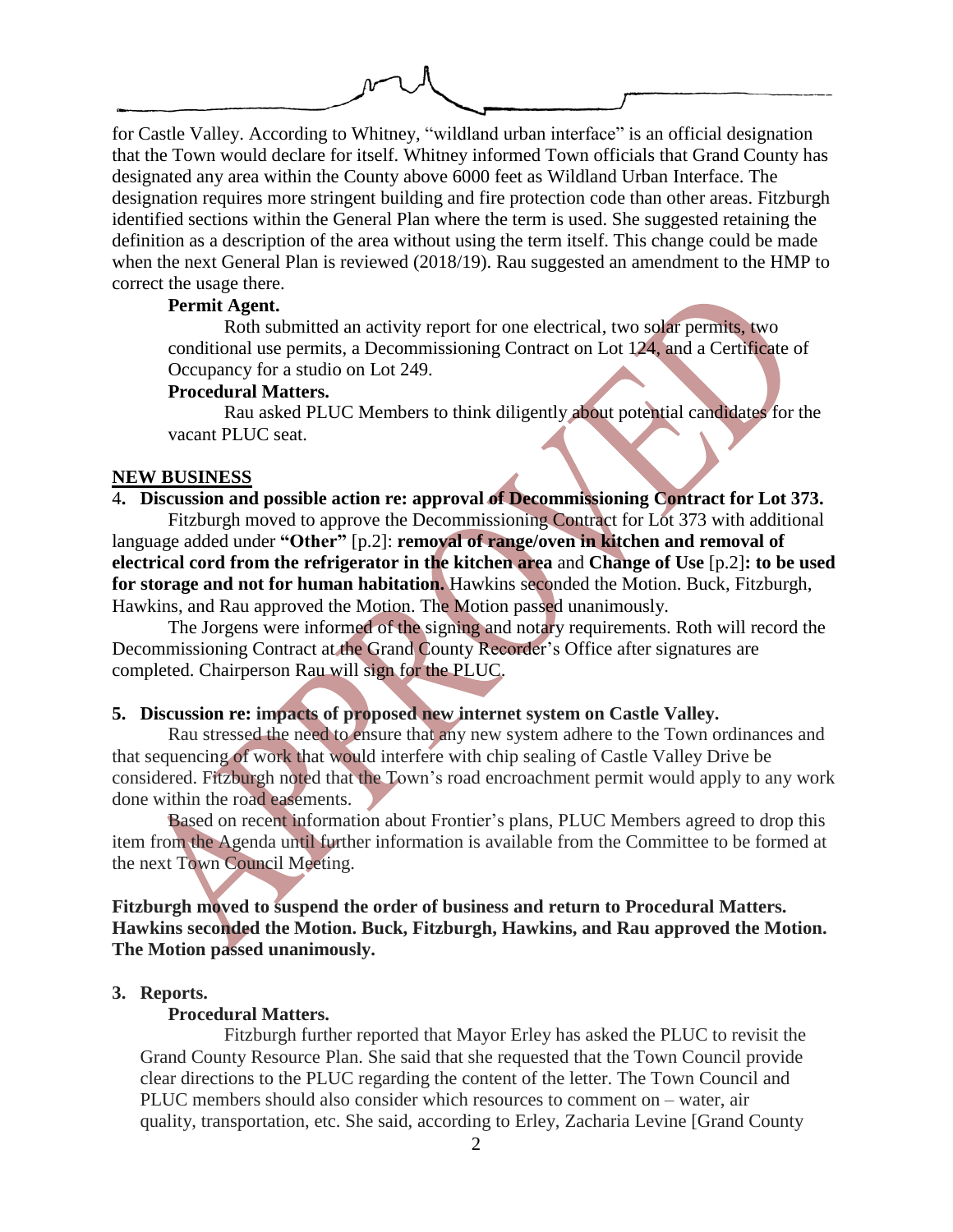

Community Development Director] has asked Erley to join the committee to hire a consultant to write the Resource Plan. She reported that there would be additional opportunities for involvement throughout the process and that Erley suggested that Rau or others might choose to be involved. Fitzburgh said that this discussion will likely be on next month's PLUC Agenda.

Fitzburgh also reported that the chip sealing of Castle Valley Drive is expected to happen in August and that the repavement of Highway 128 is also scheduled for this year.

**Fitzburgh moved to resume the original order of business and return to Item 6. Buck seconded the Motion. Buck, Fitzburgh, Hawkins, and Rau approved the Motion. The Motion passed unanimously.**

#### **UNFINISHED BUSINESS**

**6. Discussion re: future amendments to Ordinance 85-3 (tabled).** 

Fitzburgh moved to untable Item 6. Buck seconded the Motion. Buck, Fitzburgh, Hawkins, and Rau approved the Motion. The Motion passed unanimously.

PLUC Members agreed to defer discussion to Item 7.

Fitzburgh moved to retable Item 6. Buck seconded the Motion. Buck, Fitzburgh, Hawkins, and Rau approved the Motion. The Motion passed unanimously.

**7. Discussion and possible action re: regulations for solar panels, windmills, and other alternative energy structures (tabled).** 

Buck moved to untable Item 7. Hawkins seconded the Motion. Buck, Fitzburgh, Hawkins, and Rau approved the Motion. The Motion passed unanimously.

Fitzburgh reviewed changes made since the last discussion of the item:

- 1) an addition to the definition of "Height, Building" to include "building-mounted or roofmounted solar photovoltaic panels" as a feature, such as chimneys that is not considered in measuring building height.
- 2) addition of three new definitions: Height, Ground-Mounted Solar Energy System; Height, Building- or Roof-Mounted Solar Energy System; and Solar Energy System.

3) General Design Standards for routine solar energy systems (Section 4.15.1)

Some concern was expressed that the numbering of 4.15.1 could be confusing. Rau reported that he had spoken with Building Inspector Whitney about the potential build-up of snow beneath roof panels. Whitney told him this is not an issue. Whitney did say that the potential weight of the solar energy structure and snow load are reviewed when approving a roof-mounted system to ensure that the roof can bear the load. Rau also reported that, in regard to dismantling old systems, he learned that the structures are recyclable and that dismantling and disposal is considered to be the responsibility of the property owner.

Fitzburgh said that she kept the routine height at fifteen (15) feet since a recent applicant had requested that height; although, she noted, it was eventually reduced to ten (10) feet. Buck and Rau stated their opinions that ten (10) was adequate for a routine system and that the Ordinance allows an applicant to request a nonroutine review for a higher system. Hawkins agreed. PLUC Members agreed to change the maximum height in Section 4.15.1(4) from fifteen (15) feet to ten (10) feet.

Roth said that she asks for the maximum height of adjustable panels when issuing solar permits. PLUC Members agreed to change the definition of Height, Ground-Mounted Solar Energy System to read "the maximum highest point..."